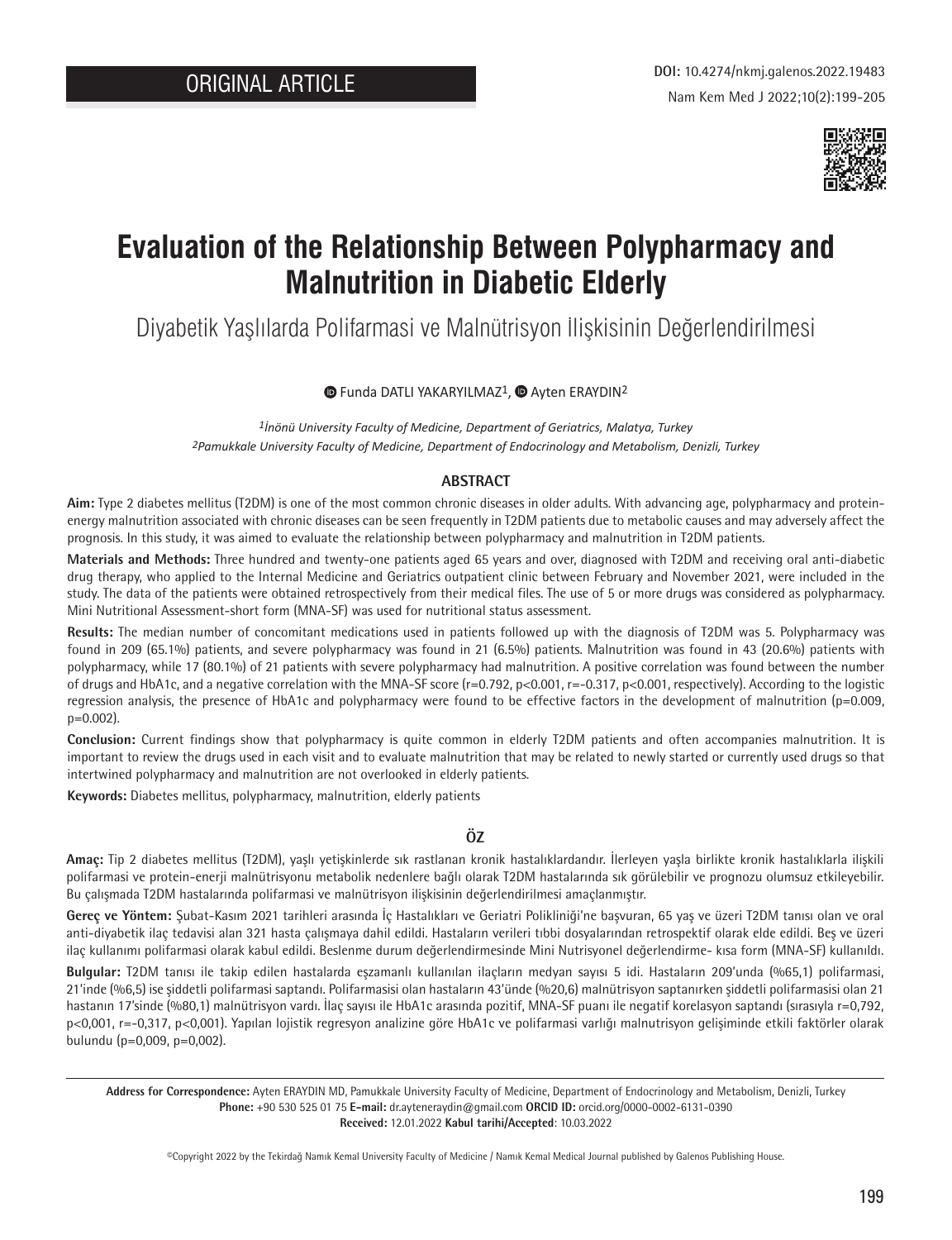**Sonuç:** Mevcut bulgular yaşlı T2DM hastalarında polifarmasinin oldukça yaygın olduğunu ve sıklıkla malnütrisyona eşlik ettiğini göstermektedir. Yaşlı hastalarda birbiri ile iç içe geçmiş polifarmasi ve malnütrisyonun gözden kaçırılmaması için her vizitte kullanılan ilaçların gözden geçirilmesi, yeni başlanan veya kullanılmakta olan ilaçlarla ilişkili olabilecek malnütrisyonun değerlendirilmesi önemlidir.

**Anahtar Kelimeler:** Diabetes mellitus, polifarmasi, malnütrisyon, yaşlı hastalar

# **INTRODUCTION**

Type 2 diabetes mellitus (T2DM) is one of the most common chronic diseases among older adults due to aging and the gradual increase in life expectancy<sup>1</sup>. Elderly patients have multiple comorbidities such as hypertension, dyslipidemia, coronary heart disease and chronic kidney disease<sup>2</sup>. As the most important consequence of this, more than one drug is often needed to adequately and appropriately treat T2DM and associated comorbidities. Commonly, the "use of five or more drugs per day" is defined as polypharmacy<sup>3</sup>. Polypharmacy increases the risk of increased hypoglycemia, decreased medication adherence, drug-drug interactions, and higher hospitalization, mortality, and healthcare costs<sup>4</sup>. In these patients, individualized treatments should be applied to control/balance other comorbid conditions and/or complications besides T2DM and to minimize and/or prevent drug-related risks; therefore, it is a complex process<sup>5</sup>. Although non-pharmacological interventions for the management of T2DM and related comorbidities are an integral part of the treatment plan, pharmacotherapy actually remains the cornerstone of management.

Malnutrition is defined as "a nutritional state in which a lack of energy, protein and other nutrients causes measurable adverse effects on tissue and body form (body shape, size and composition) and function and clinical outcomes"6 . With advancing age, especially protein-energy malnutrition is common, and it also causes personal, social and economic burden<sup>7</sup>. The number and scope of drugs used in the elderly, especially symptoms such as loss of appetite or constipation related to the drugs used, are the most important factors that directly or indirectly affect the risk of malnutrition through the development of tolerance/unwillingness for food in patients<sup>8</sup>. A positive correlation has been observed between polypharmacy and malnutrition in cross-sectional studies<sup>9</sup>.

Many factors have been associated with malnutrition in older adults and the most notable of them in recent years is undoubtedly polypharmacy. Since the emergence of diseases that require pharmacological treatment is more common with aging, the prevalence of polypharmacy is likely to increase in advanced ages<sup>10</sup>. The relationship between malnutrition and polypharmacy is quite striking, especially in elderly T2DM patients using different drugs that affect appetite<sup>11</sup>. Therefore, in our study, we aimed to evaluate the frequency and relationship of polypharmacy and malnutrition in elderly T2DM patients who applied to the Internal Medicine and Geriatrics Outpatient Clinic.

# **MATERIALS AND METHODS**

## **Participants of the Study**

In this study, 321 patients aged 65 years and over, who applied to İnönü University Medical Center Internal Medicine and Geriatrics Polyclinic between February 2021 and November 2021, were diagnosed with T2DM and were using oral antidiabetic (OAD) drug therapy, were included. The study was designed as a retrospective, cross-sectional study. The demographic (age, gender, comorbidities), anthropometric, clinical and laboratory data of the patients and the comprehensive geriatric examination test results performed at each patient visit were retrospectively scanned from the medical files of the patients and recorded in the forms. The files of 450 patients who applied to the outpatient clinic were evaluated. According to this evaluation, 129 patients who were not diagnosed with T2DM, were diagnosed with T2DM but received insulin therapy and could not complete comprehensive geriatric tests (due to neurological or psychiatric diseases) were excluded from the study. Body weight was measured in kilograms. Body mass index (BMI) was calculated with the formula of body weight/height<sup>2</sup> (kilogram/meter<sup>2</sup>).

## **Comprehensive Geriatric Evaluation**

Among the comprehensive geriatric assessment tests, the Katz Index of Independence in Activities of Daily Living, Lawton Instrumental Activities of Daily Living Scale (IADL), Mini-Mental State Examination (MMSE), Geriatric Depression Scale (short form consisting of 15 questions) (GDS) and the Mini Nutritional Assessment Short Form (MNA-SF) were used. The activities of daily living were evaluated with the Katz ADL. This index evaluates the functions of dressing, bathing, going to the toilet, getting out of bed, eating and urinary incontinence over 6 points<sup>12</sup>. Instrumental activities of daily living were evaluated using the Lawton IADL. In this scale, activities such as phone use, shopping, meal preparation, housework, laundry, urban transportation, and correct drug use are evaluated over eight points<sup>13,14</sup>. Cognitive functions were investigated by MMSE. Low scores obtained from this test, which is evaluated over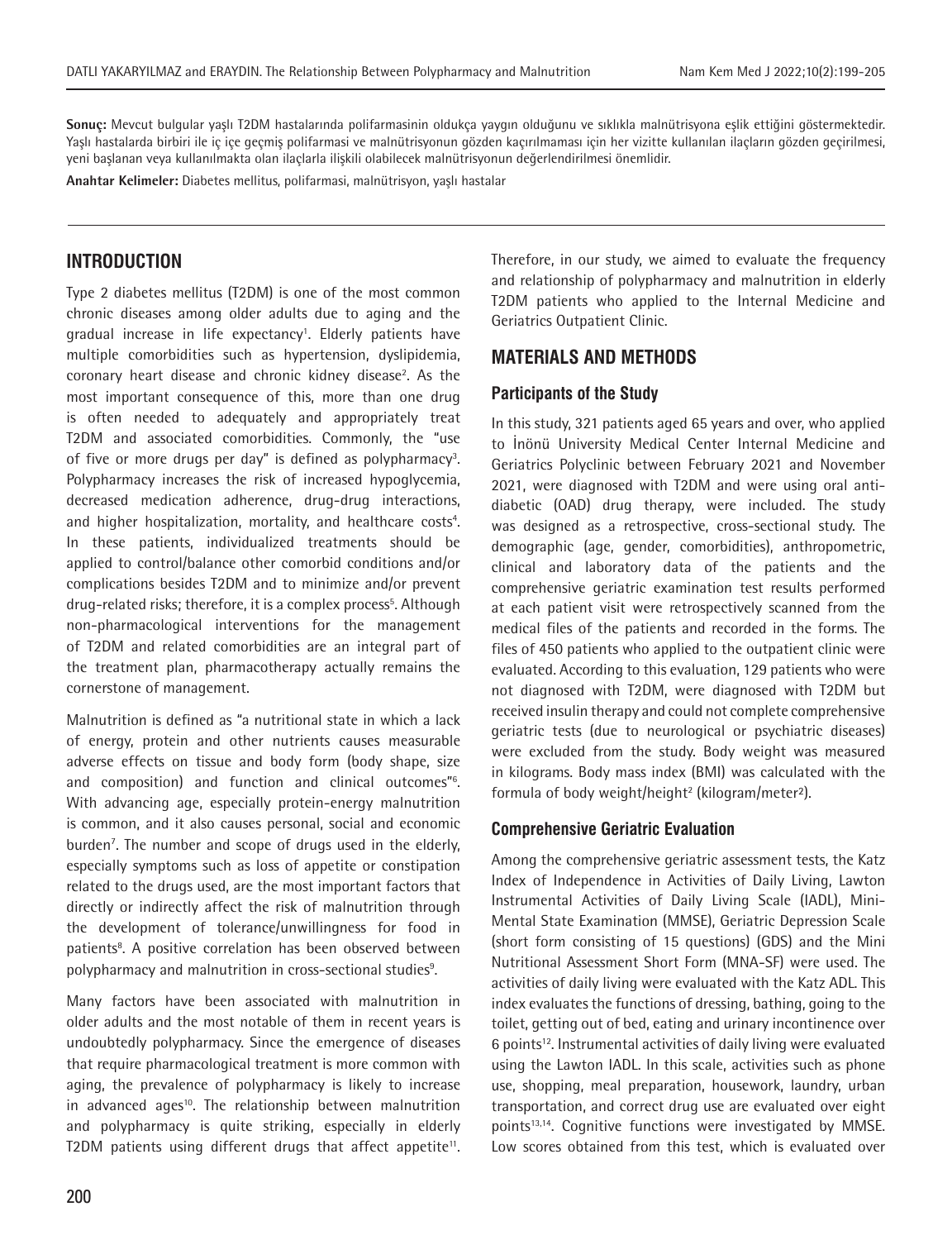30 points, indicate deterioration in cognitive functions<sup>15,16</sup>. In the non-cognitive evaluation, the 15-item short form GDS of Yesevage was used<sup>17</sup>. Nutritional status was investigated with MNA-SF. Considering the Turkish validity and reliability of this test, 0-7 points indicate malnutrition, 8-11 points indicate malnutrition risk, and 12-14 points indicate normal nutrition<sup>18</sup>.

Data on the number of drugs prescribed were recorded during the patient visit. Medications taken daily or at regular intervals were defined as regular use. Occasionally taken drugs were defined as drugs taken when needed and were not included in the number of drugs in the study. Polypharmacy status was defined as two subgroups. Severe polypharmacy was defined as the use of ten or more drugs, and polypharmacy was defined as the use of five to nine drugs<sup>8</sup>.

#### **Biochemical Measurements**

Blood samples taken from the patients after at least 8 hours of fasting were taken into a 4 cc gel biochemistry tube and a hemogram tube containing 2 cc citrate. Fasting blood glucose, urea, creatinine, total protein, albumin, complete blood count, 25 hydroxy vitamin D (25-OH Vit D), C reactive protein and HbA1c levels were studied in these tubes.

#### **Statistical Analysis**

Statistical analyses were performed with SPSS for Windows version 22.0 (IBM SPSS Statistics, Armonk, NY). The distribution of normality was checked using the Shapiro-Wilk test. The Mann-Whitney U test was employed to compare two groups of independent variables that did not have normal distribution, the chi-square test was used to evaluate the relationship between categorical variables, and the Spearman's rank correlation coefficients were used to evaluate the relationship between numerical variables. In order to determine the independent predictors of malnutrition, first of all, linear regression analysis was performed to calculate the variance inflation factor, and the factors causing the multicollinearity problem were removed from the model, then multivariate logistic regression analysis was performed.

#### **Ethical Principles**

The study was approved by the Ethics Committee of Non-Interventional Clinical Researches of İnönü University with the date of 14.12.2021 and the decision number of 2021/2837. This study was carried out in accordance with the ethical standards of the Declaration of Helsinki. Volunteer participants were included in the study and their personal identity information was kept confidential. A voluntary consent form was obtained from each of the participants.

# **RESULTS**

The demographic information of the patients is summarized in Table 1. A total of 321 patients, 105 of whom were male, were included in the study. The mean age of the patients was 71.66+6.17 years. The median number of concomitant medications used in patients followed up with the diagnosis of T2DM was 5 (IQR 2-12), and 209 (65.1%) of the participants had polypharmacy and 21 (6.5%) had severe polypharmacy (Table 1). The laboratory and comprehensive geriatric evaluation results of the groups with and without polypharmacy are shown in Table 2. Accordingly, 67.9% (n=147) of the patients with polypharmacy were women. Fasting blood glucose and HbA1c were found to be significantly higher in the polypharmacy group (Table 2).

Grouping according to the number of drugs used by the patients is shown in Table 2. Of 188 patients with polypharmacy (number of drugs 5-9), malnutrition was found in 22 (11.7%) and malnutrition risk was found in 65 (34.6%) patients. On the other hand, of 21 patients with severe polypharmacy, 17 (80.1%) had malnutrition and 4 (19.9%) had malnutrition risk.

| Table 1. Socio-demographic characteristics of the patients |                  |  |  |
|------------------------------------------------------------|------------------|--|--|
| Age (year)                                                 | $71.66 \pm 6.17$ |  |  |
|                                                            | n(90)            |  |  |
| Gender                                                     |                  |  |  |
| Male                                                       | 105 (32.7%)      |  |  |
| Female                                                     | 216 (67.3%)      |  |  |
| <b>Educational status</b>                                  |                  |  |  |
| Illiterate                                                 | 130 (40.8%)      |  |  |
| Primary school                                             | 116 (36.4%)      |  |  |
| Middle school                                              | 33 (10.3%)       |  |  |
| High school                                                | 19 (6.0%)        |  |  |
| University                                                 | 21 (6.6%)        |  |  |
| Marital status                                             |                  |  |  |
| Married                                                    | 218 (68.3%)      |  |  |
| Single                                                     | 24 (7.4%)        |  |  |
| Widow                                                      | 72 (22.6%)       |  |  |
| <b>Divorced</b>                                            | $5(1.6\%)$       |  |  |
| With whom they live                                        |                  |  |  |
| Alone                                                      | 36 (11.2%)       |  |  |
| With spouse                                                | 181 (56.4%)      |  |  |
| With relatives                                             | 80 (24.9%)       |  |  |
| With caregiver                                             | 21 (6.5%)        |  |  |
| Aged care facility                                         | $3(1.0\%)$       |  |  |
| Number of drugs used                                       |                  |  |  |
| $1 - 4$                                                    | 112 (34.8%)      |  |  |
| $5 - 7$                                                    | 157 (48.8%)      |  |  |
| $8 - 9$                                                    | 31 (9.6%)        |  |  |
| $\geq 10$                                                  | 21 (6.5%)        |  |  |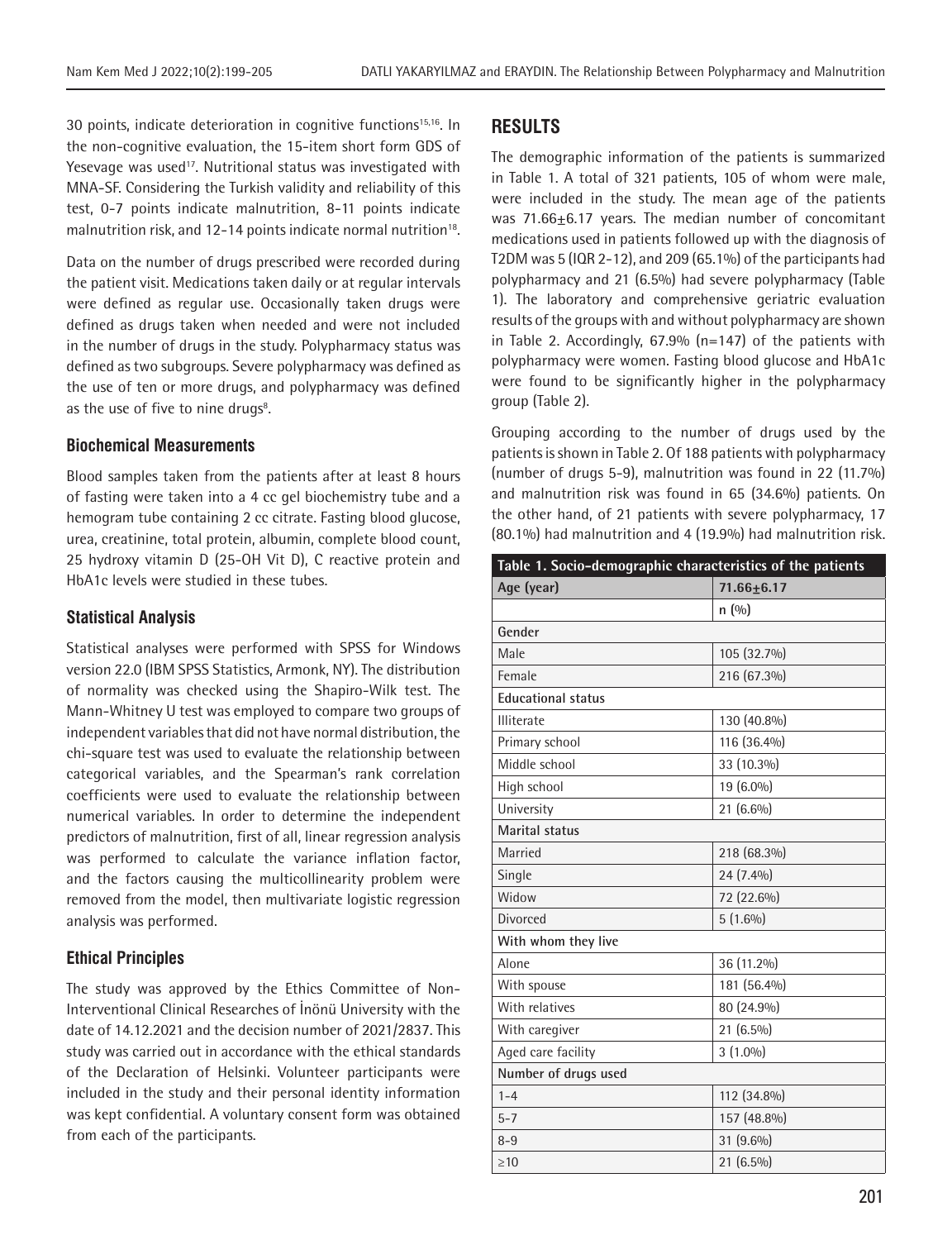| Table 2. Laboratory findings and comprenensive geriatric evaluation results of the patients according to their polypharmacy<br>status |                    |                   |            |  |  |
|---------------------------------------------------------------------------------------------------------------------------------------|--------------------|-------------------|------------|--|--|
|                                                                                                                                       | Polypharmacy       |                   |            |  |  |
|                                                                                                                                       | Yes $(n=209)$      | $No (n=112)$      | p          |  |  |
| Female (%)                                                                                                                            | 142 (44.2%)        | 74 (23.1%)        | $0.034*$   |  |  |
| Male $(9/0)$                                                                                                                          | 67 (20.9%)         | 38 (11.8%)        | $0.020*$   |  |  |
| Waist circumference (cm)                                                                                                              | $106.52 + 7.92$    | $101.14 \pm 6.68$ | 0.448      |  |  |
| BMI $(kq/m2)$                                                                                                                         | $29.56 \pm 1.03$   | $28.44 \pm 1.81$  | 0.599      |  |  |
| Number of drugs                                                                                                                       | $6.62 \pm 0.14$    | $3.61 \pm 0.05$   | $< 0.001*$ |  |  |
| Laboratory values                                                                                                                     |                    |                   |            |  |  |
| Fasting blood glucose (mg/dL)                                                                                                         | $211.56 \pm 14.42$ | $135.85 \pm 8.74$ | $0.001*$   |  |  |
| Creatinine (mg/dL)                                                                                                                    | $0.87 + 0.57$      | $0.85 + 0.84$     | 0.285      |  |  |
| Uric acid (mg/dL)                                                                                                                     | $5.92 \pm 0.33$    | $5.98 + 0.81$     | 0.941      |  |  |
| Albumin (g/dL)                                                                                                                        | $3.91 \pm 0.13$    | $3.71 \pm 0.11$   | 0.360      |  |  |
| Hemoglobin (g/dL)                                                                                                                     | $13.44 \pm 0.31$   | $13.72 \pm 1.79$  | 0.649      |  |  |
| 25 hydroxy vitamin D (ng/mL)                                                                                                          | $16.08 + 7.96$     | $17.64 \pm 6.27$  | 0.247      |  |  |
| HbA1c (%)                                                                                                                             | $8.11 \pm 0.44$    | $5.98 + 0.23$     | $< 0.001*$ |  |  |
| C-reactive protein (mg/L)                                                                                                             | $3.74 \pm 0.70$    | $3.75 \pm 1.24$   | 0.653      |  |  |
| ADL                                                                                                                                   | $4.98 + 1.93$      | $5.03 \pm 1.80$   | 0.258      |  |  |
| <b>IADL</b>                                                                                                                           | $6.27 \pm 2.04$    | $6.63 + 1.91$     | 0.056      |  |  |
| <b>MMSE</b>                                                                                                                           | $24.50 + 4.59$     | $24.69 + 4.79$    | 0.976      |  |  |
| GDS                                                                                                                                   | $5.54 \pm 4.20$    | $4.83 + 4.60$     | 0.2670     |  |  |
| MNA-SF                                                                                                                                | $11.19 \pm 2.29$   | $11.24 \pm 2.90$  | 0.689      |  |  |
| Comorbid diseases                                                                                                                     |                    |                   |            |  |  |
| Hypertension                                                                                                                          | 134 (64.1%)        | 60 (53.6%)        | 0.066      |  |  |
| Coronary artery disease                                                                                                               | 89 (42.6%)         | 20 (17.9%)        | $< 0.001*$ |  |  |
| Hyperlipidemia                                                                                                                        | 74 (35.4%)         | 25 (22.3%)        | $< 0.016*$ |  |  |
| Asthma/COPD                                                                                                                           | 33 (15.8%)         | 11 (9.8%)         | 0.138      |  |  |
| Dementia                                                                                                                              | 17 (8.1%)          | $1(0.9\%)$        | $0.007*$   |  |  |

**Table 2. Laboratory findings and comprehensive geriatric evaluation results of the patients according to their polypharmacy** 

\*p<0.05 statistically significant.

BMI: Body mass index, ADL: Katz index of independence in activities of daily living, IADL: Lawton instrumental activities of daily living scale, MMSE: Mini-mental state examination, GDS: Geriatric depression scale (short form consisting of 15 questions), MNA-SF: Mini Nutritional Assessment Short Form

| Table 3. Evaluation of the groups according to the MNA-SF score |                     |                             |                  |          |  |
|-----------------------------------------------------------------|---------------------|-----------------------------|------------------|----------|--|
|                                                                 | Malnutrition (n=48) | Malnutrition risk $(n=103)$ | Normal $(n=170)$ | p        |  |
| Age (year)                                                      | $73.22 + 8.95$      | $72.02 + 6.31$              | $70.98 + 5.43$   | 0.062    |  |
| BMI $(kq/m2)$                                                   | $24.09 + 6.12$      | $26.22 + 5.22$              | $27.54 + 5.83$   | $0.035*$ |  |
| Waist circumference (cm)                                        | $92.96 + 15.15$     | $96.17 + 10.57$             | $100.70 + 12.46$ | $0.013*$ |  |
| Albumin (g/dL)                                                  | $3.55 + 0.67$       | $3.58 + 0.34$               | $3.65 + 0.47$    | 0.397    |  |
| Hemoglobin (g/dL)                                               | $14.58 + 0.65$      | $14.93 + 0.62$              | $14.67 + 0.67$   | 0.415    |  |
| C-reactive protein (mg/L)                                       | $1.65 + 1.79$       | $1.49 + 1.69$               | $1.60 + 1.58$    | 0.614    |  |
| HbA <sub>1</sub> c $($ %)                                       | $7.41 + 1.89$       | $7.33 + 1.83$               | $7.21 + 2.01$    | 0.780    |  |
| Polypharmacy n (%)                                              |                     |                             |                  |          |  |
| <b>Yes</b>                                                      | 39 (81.3%)          | 69 (67.0%)                  | $101(59.4\%)$    | $0.017*$ |  |
| N <sub>o</sub>                                                  | $9(18.7\%)$         | 34 (33.0%)                  | 69 (40.6%)       |          |  |
| *p<0.05 statistically significant.                              |                     |                             |                  |          |  |

MNA-SF: Mini nutritional assessment short form, BMI: Body mass index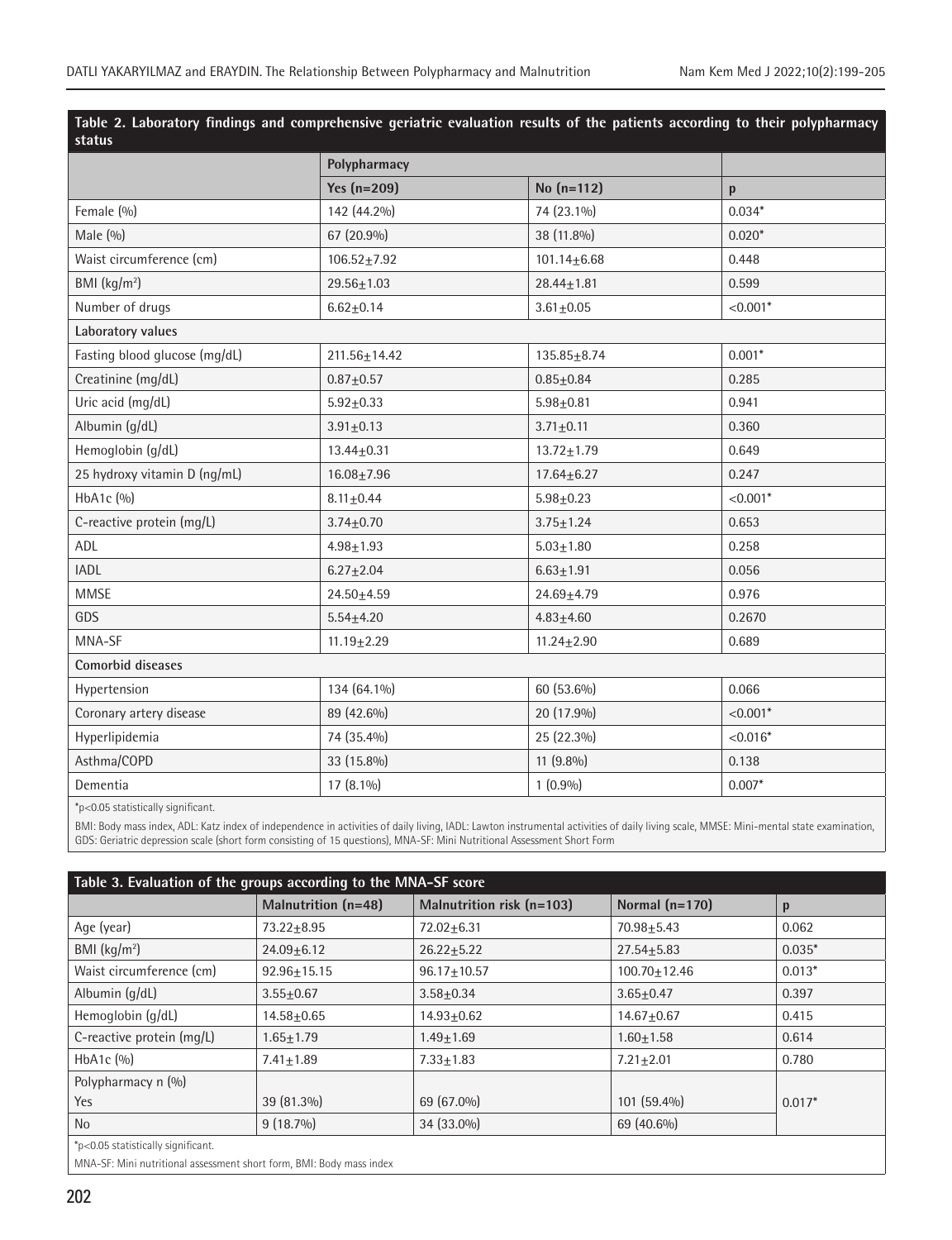According to MNA-SF scores, patients were divided into three groups as normal, malnutrition risk and malnutrition. Accordingly, 48 (14.9%) patients were diagnosed with malnutrition, while 103 (32.1%) patients were considered to be at risk for malnutrition. Thirty-five (72.9%) of 48 patients with malnutrition and 73 (70.9%) of 103 patients with malnutrition risk were female. A statistically significant difference was found among the three groups in terms of the number of drugs used, BMI, and waist circumference (p<0.001, p<0.007, and p<0.013, respectively) (Table 3). The number of drugs in the malnutrition group was found to be significantly higher than the malnutrition risk group and the normal group (p<0.001, p<0.001, respectively).

The correlation of number of drugs and MNA-SF with age, BMI, HbA1c and albumin was analyzed. Accordingly, there was a positive correlation of HbA1c with the number of drugs and a negative correlation with the MNA-SF score (r=0.792, p<0.001, r=-0.317, p<0.001, respectively).

According to multivariate logistic regression analysis, HbA1c and polypharmacy were found to be independent variables in the development of malnutrition [p=0.009, Odds ratio (OR)=1.41, p=0.002, OR: 1.93, respectively].

# **DISCUSSION**

In our study, we evaluated the relationship between polypharmacy and malnutrition in elderly patients followed up with the diagnosis of T2DM. In addition to the detection of polypharmacy in 209 patients, we found malnutrition in 48 patients and malnutrition risk in 103 patients. In 188 patients with polypharmacy (number of drugs 5-9), malnutrition was found in 22 (11.7%) and malnutrition risk was found in 65 (34.6%) patients. On the other hand, of 21 patients with severe polypharmacy, 17 (80.1%) had malnutrition and 4 (19.9%) had

| Table 4. Analysis of independent risk factors affecting<br>malnutrition |                        |          |
|-------------------------------------------------------------------------|------------------------|----------|
| <b>Risk factors</b>                                                     | OR (95% CI)            | p        |
| Age                                                                     | $1.03(0.95 - 1.12)$    | 0.453    |
| Gender (female)                                                         | $1.67(0.58 - 4.83)$    | 0.342    |
| <b>ADL</b>                                                              | $1.01$ $(0.98 - 1.03)$ | 0.593    |
| HbA1c                                                                   | 1.41 (1.09-1.92)       | $0.009*$ |
| Polypharmacy                                                            | $1.93(1.21 - 2.47)$    | $0.002*$ |
| <b>Hypertension</b>                                                     | $1.41(0.42 - 4.74)$    | 0.573    |
| Hyperlipidemia                                                          | $0.62$ $(0.22 - 1.75)$ | 0.364    |
| Coronary artery disease                                                 | $0.62$ $(0.22 - 1.71)$ | 0.355    |
| Dementia                                                                | $1.61(0.42 - 6.22)$    | 0.491    |
| GDS                                                                     | $1.12(0.98-1.28)$      | 0.087    |

\*p<0.05 statistically significant.

ADL: Katz Index of Independence in Activities of Daily Living, GDS: Geriatric Depression Scale (short form consisting of 15 questions), CI: Confidence interval, OR: Odds ratio

malnutrition risk. The BMI and waist circumference of the patients with malnutrition were significantly lower than the other patients, and the number of drugs used was significantly higher. There was a positive correlation between the number of drugs used by the patients and HbA1c, and a negative correlation with the MNA-SF score. In addition, HbA1c and polypharmacy were found to be independent factors in the development of malnutrition in elderly T2DM patients. Our study is the first in our country to evaluate polypharmacy and malnutrition in elderly patients with T2DM.

Both malnutrition and polypharmacy are phenomena that are frequently encountered and that significantly affect the quality of life and mortality rate, especially in older age groups. In addition to age-related physiological, pathological, and environmental changes, polypharmacy put older adults at risk for malnutrition. Apart from these changes, other factors include the increased prevalence of chronic medical conditions, decreased thirst and sense of taste (which may increase the risk of fluid and electrolyte imbalance), dry mouth, and lack of access to a nutritionally adequate diet due to disability or increased difficulty in consuming it<sup>19</sup>. Evaluations have shown an inverse relationship between increased drug use and nutritional status. Accordingly, at least half of the elderly who use 10 or more drugs have malnutrition or malnutrition risk<sup>20</sup>. In our study, we found the malnutrition rate to be 80.1% in patients with severe polypharmacy, which supports this. As increasing age is generally associated with a greater burden of disease, it is associated with increased and often overused medication. A cohort study emphasized that the most important social and health determinants affecting disease-related malnutrition are living alone, polypharmacy and dysphagia, and that these strategies should be focused on to improve patient care<sup>21</sup>. In a large cohort of more than 1300 participants, it was stated that 51% of older adults with T2DM, who participated in the study, were using five or more drugs, and malnutrition and malnutrition risk were twice higher in these patients. In the study, polypharmacy was found to be higher in patients with malnutrition or malnutrition risk<sup>22</sup>. The judgment that it is unclear which is a risk factor for the other, or whether interventions targeting either one will have a significant positive effect, is valid for this study. Another population-based cohort study involving more than 700 community-dwelling older adults in Spain found a statistically significant association between malnutrition or malnutrition risk and increased use of prescription drugs. Furthermore, of the five main predictors of malnutrition (lower BMI, depressive symptoms, frailty, poor self-assessment of health, and polypharmacy), polypharmacy was shown to be a strong predictor in malnutrition assessment for both men and women<sup>23</sup>. A systematic review revealed that severe polypharmacy was a statistically significant risk factor for malnutrition in older women, but not in older men<sup>24</sup>. In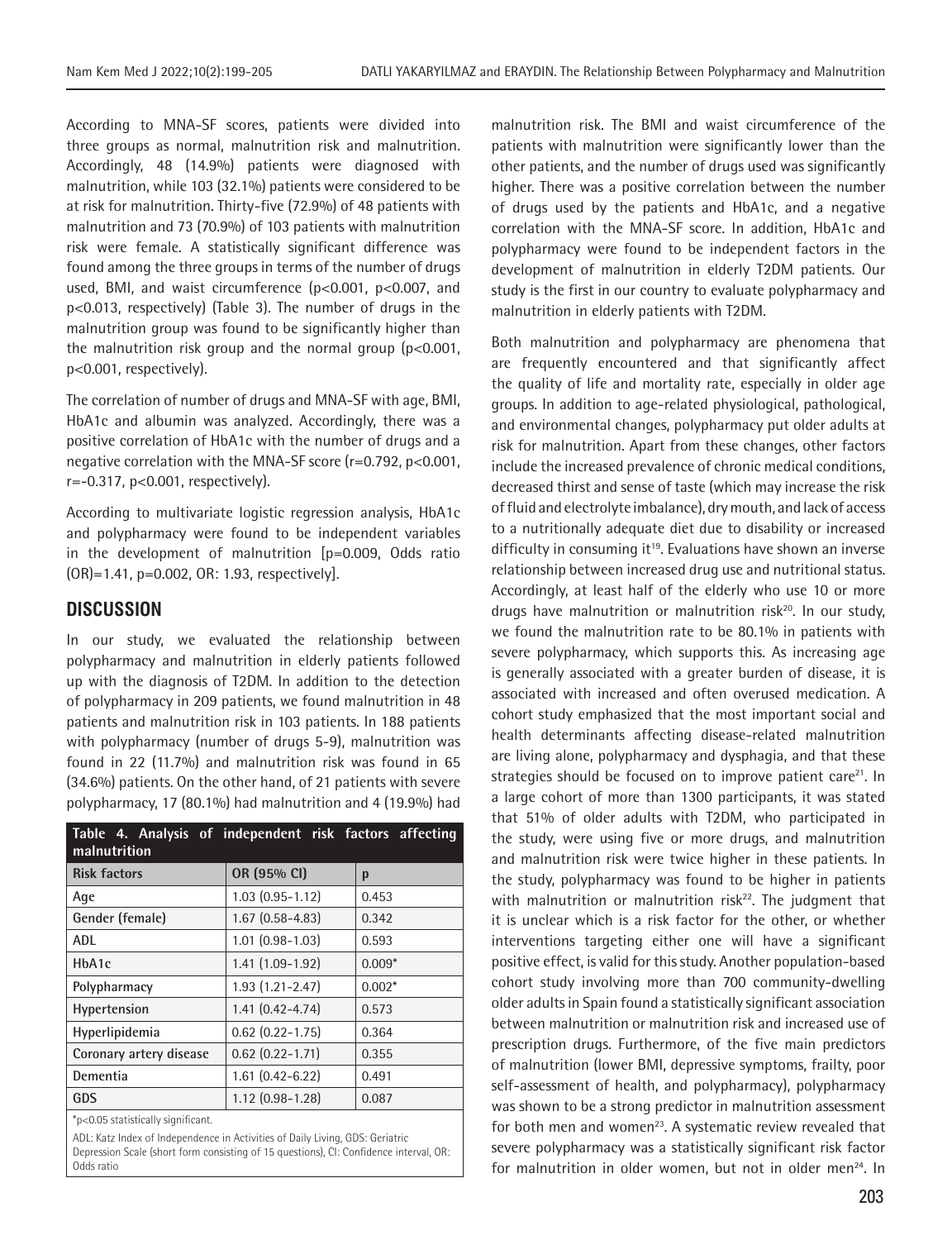our study, the number of drugs used was found to be higher in the group diagnosed with malnutrition. In addition, the entire group with severe polypharmacy was malnourished or at risk of malnutrition. Our study suggests that polypharmacy significantly increases the risk of malnutrition.

As the incidence of diseases requiring pharmacological treatment increases with aging, the prevalence of polypharmacy also increases $25$ . It is known that it has the potential to adversely affect the nutritional status due to changes in taste, absorption of vitamins and minerals from the intestines, and changes in the metabolism associated with the drugs used<sup>26</sup>. The content of drug or drugs directly or indirectly affects the risk of malnutrition. In a study, using one or two drugs seems to be protective for the development of malnutrition when compared to not using drugs. The most plausible explanation for this situation is that those who use drugs alone are likely to use preventive drugs for their diagnosis, which can have a beneficial effect on health<sup>27</sup>. However, a positive relationship was observed between the use of multiple drugs and malnutrition. However, many of the findings on polypharmacy are difficult to compare because they are obtained from cross-sectional studies, and many studies do not differentiate between the levels of polypharmacy<sup>24</sup>. We reached similar findings in our study. The rate of malnutrition rate was associated with the number of drug used. Moreover, additional comorbid diseases were found to be higher in the polypharmacy group. Based on this, it can be suggested that the development of additional comorbid conditions affects the development of polypharmacy, and polypharmacy affects the development of malnutrition.

Treatment of T2DM requires prescribing multiple drugs for glycemic control, cardiovascular risk management, and management of common comorbidities. In conclusion, patients followed with the diagnosis of T2DM are at risk for polypharmacy and severe polypharmacy. According to studies, the estimated prevalence of polypharmacy among T2DM patients ranges from 57% to  $99\%^{28-31}$ . In addition, polypharmacy in T2DM is associated with suboptimal glycemic control, which increases the risk of long-term complications of diabetes $32,33$ . Similarly, in our study, while fasting blood glucose and HbA1c levels were found to be significantly higher in the polypharmacy group, there was a positive correlation between the number of drugs and HbA1c. Many studies investigating the prevalence or characteristics of polypharmacy have been performed in selected T2DM populations of older adults<sup>34</sup>. Noale et al.<sup>22</sup> evaluated more than 1300 elderly patients with the diagnosis of T2DM from 57 diabetes centers and found the frequency of polypharmacy to be 57.1%. Moreover, female patients with a BMI  $\geq$ 30 kg/m<sup>2</sup> were associated with polypharmacy in the study. In another study in which more than two thousand T2DM and T1DM patients were evaluated, the frequency of polypharmacy was found to be 56%. In addition, according to the results of the logistic regression analysis, it has been reported that being over 40 years old, having poor or very poor self-perceived health status, the presence of five or more comorbidities, and a mean diabetes mellitus diagnosis of more than ten years are associated with polypharmacy $31$ . Polypharmacy in elderly patients should be regularly evaluated at each visit, since it is one of the most common geriatric syndromes, especially in T2DM patients. Examination of drugs at regular intervals should be an absolute part of treatment in elderly patients with T2DM. After a comprehensive geriatric evaluation in the elderly, individual goals should be determined according to the guidelines and potential interactions and adverse reactions should be identified, although it is often not possible to reduce the number of drugs.

# **Study Limitations**

Because the study was conducted in a tertiary health center, the patients who applied to the center may be composed of patients who require more uncontrolled forms of diabetes or more complex medical treatments, or these patients may experience more diabetes-related complications. All these reasons may cause an increase in the prevalence of polypharmacy in patients. The inclusion of only patients using OAD drugs in the study may mean more drug use for T2DM, which is tried to be controlled in these patients.

# **CONCLUSION**

This study, as expected, is important in terms of showing that polypharmacy is common in elderly patients with T2DM and that it often accompanies malnutrition in the elderly. In addition, it underlines that intertwined polypharmacy and malnutrition should not be overlooked in elderly patients, and that malnutrition that may be associated with newly started or currently used drugs should be evaluated, as well as reviewing the drugs used in each visit.

## **Ethics**

**Ethics Committee Approval:** Ethics committee approval was obtained for the study from İnönü University Non-Interventional Clinical Research Ethics Committee (date: 14.12.2021, decision number: 2021/2837).

**Informed Consent:** Consent form was filled out by all participants.

**Peer-review:** Externally peer-reviewed.

## **Authorship Contributions**

Surgical and Medical Practices: F.D.Y., Concept: F.D.Y., Design: A.E., Data Collection or Processing: F.D.Y., Analysis or Interpretation: A.E., Literature Search: F.D.Y., A.E., Writing: F.D.Y., A.E.